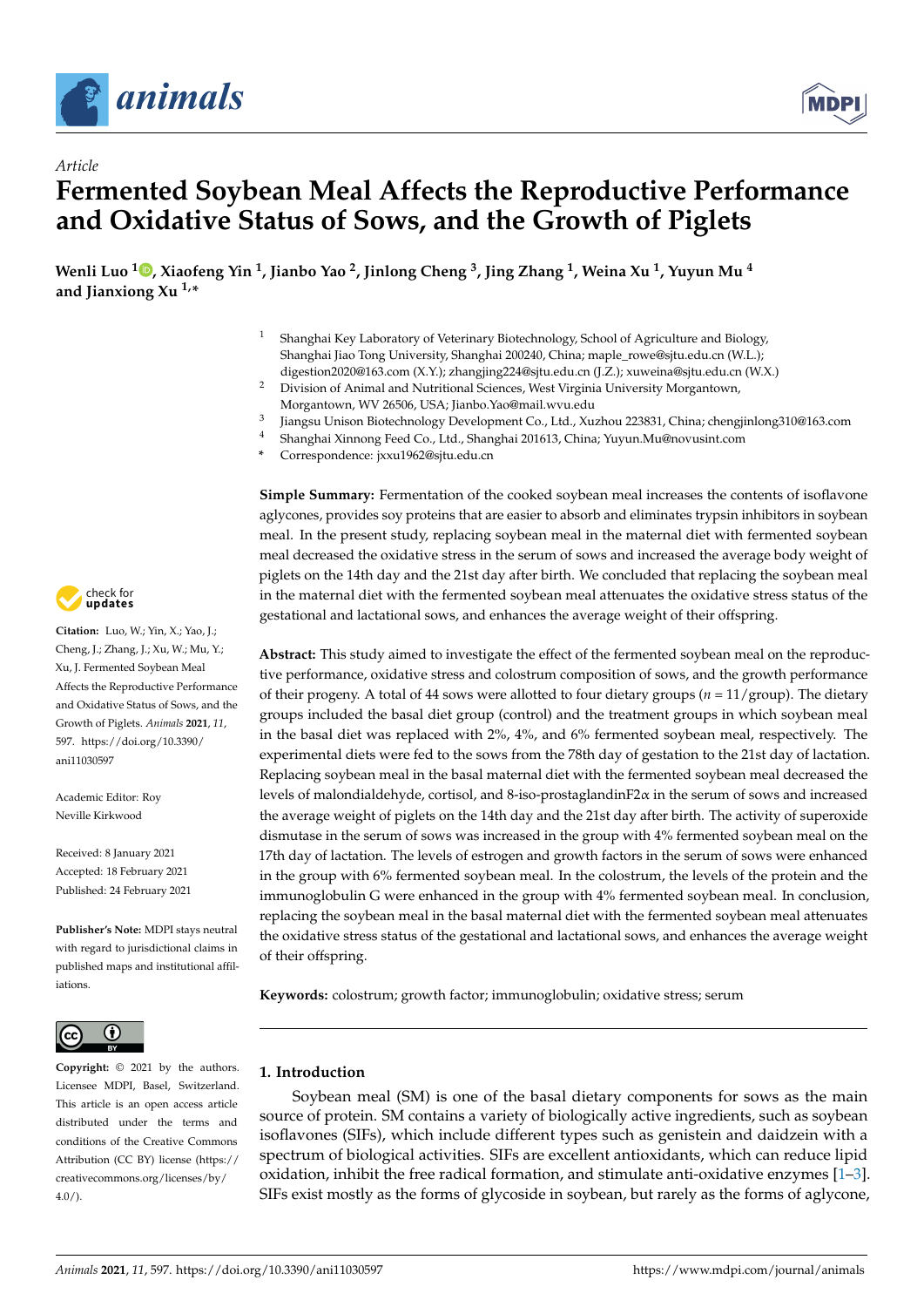which are absorbed easier by the intestinal wall  $[4,5]$  $[4,5]$ . Fermentation of the cooked soybeans increased the contents of isoflavone aglycones with high efficacy of biotransformation, while decreased the total contents of isoflavone glycosides by about 80% [\[6\]](#page-9-3). Our previous studies showed that the ratio of the SIFs as aglycone to the total SIFs in the fermented soybean meal (FSBM) can reach 64.56% [\[7\]](#page-9-4). Furthermore, fermentation of SM is able to provide soy proteins that are easier to absorb, because the process of fermentation eliminates trypsin inhibitors, increases the amount of protein in SM, and reduces the particle size of peptides in SM [\[8\]](#page-9-5).

There are adequate antioxidant reserves to handle free radical production in normal physiological body status, but the status of oxidative stress increases, and the production of the antioxidant in the body circulation markedly decreases during late gestation and lactation period of sows  $[9,10]$  $[9,10]$ . When the equilibrium is broken during the gestation and lactation period, oxidative stress develops. This process may impact the reproductive performance of the sows and the development of their progeny [\[11\]](#page-9-8). The growth of newborn piglets almost completely depends on the nutrients from the colostrum and milk of sows [\[12\]](#page-9-9). Nutrients in the maternal diet affect the production and components of breast milk, so the nutrient requirement of sows is a key for feeding sows for producing high quality and sufficient milk to support the development of their progeny [\[13\]](#page-9-10). However, there is no report about the effect of the maternal diet with FSBM on the immunoglobulins in the colostrum of sow. In addition, previous reports showed that replacing SM with FSBM enhanced nutrient utilization efficiency in weaning piglets, modulated the response of inflammation and the activity of oxidant in nursing piglets, and alleviated stress responses in Holstein calves after weaning [\[14](#page-9-11)[,15\]](#page-9-12). So far, there is no report about the effect of replacing SM with FSBM in maternal diets on the oxidative stress status of sows and the performance of their suckling offspring. Therefore, considering the potential benefits of FSBM, we hypothesized that replacing SM with FSBM in maternal diet could decrease the oxidative stress in sows, improve the contents of protein, fat, lactose, total solids (TS), solid not fat (SNF), and immunoglobulins in colostrum and further improve the performance of their offspring.

The present study was conducted to investigate the effect of replacing SM with FSBM in the maternal diets on anti-oxidative status, reproductive performance, colostrum composition of sows during gestation and lactation period, and the performance of their offspring.

#### **2. Materials and Methods**

All experimental protocols (No. SYXK 2013-0052) were approved by the Animal Care and Use Committee of the Shanghai Jiaotong University. The study took place at the experimental study farm of a feeding company (Xinnong Feed ltd, Shanghai, China) during May and June 2015.

# *2.1. SM, FSM, and SIF Content*

The first grade SM was bought from the Yihai Kerry Group (Shanghai, China). The FSBM was prepared by Shanghai Yuanyao Biological Co., Ltd. (Shanghai, China). Briefly, SM and water (SM: Water = 1: 0.85) were mixed for 30 min to produce soybean meal pulp, which was sterilized in a steam tank at a temperature from 80  $\degree$ C to 90  $\degree$ C for 30 min. The sterilized SM was naturally cooled down to room temperature, and then the *Aspergillus oryzae* and *Lactobacillus reuteri* were inoculated in the SM, which was fermented in a packedbed incubator for 48 h. The FSBM pulp was dried at 55  $\pm$  5 °C to moisture at 10  $\pm$  2% and then grounded with a hammer mill to 40 mesh sieve fineness. Samples of SM and FSM were taken and mixed according to the Association of Official Analytical Chemists 2000 (AOAC, 2000) methods [\[16\]](#page-9-13). The nutrient components and the content of soy isoflavone in SM and FSBM used in the experiment are shown in Table [1.](#page-2-0) The total nitrogen (TN) was determined using the macro-Kjeldahl method, and according to (AOAC, 2000) methods [\[16\]](#page-9-13), crude protein was then calculated as  $TN \times 6.25$ . Dietary SIFs were determined as described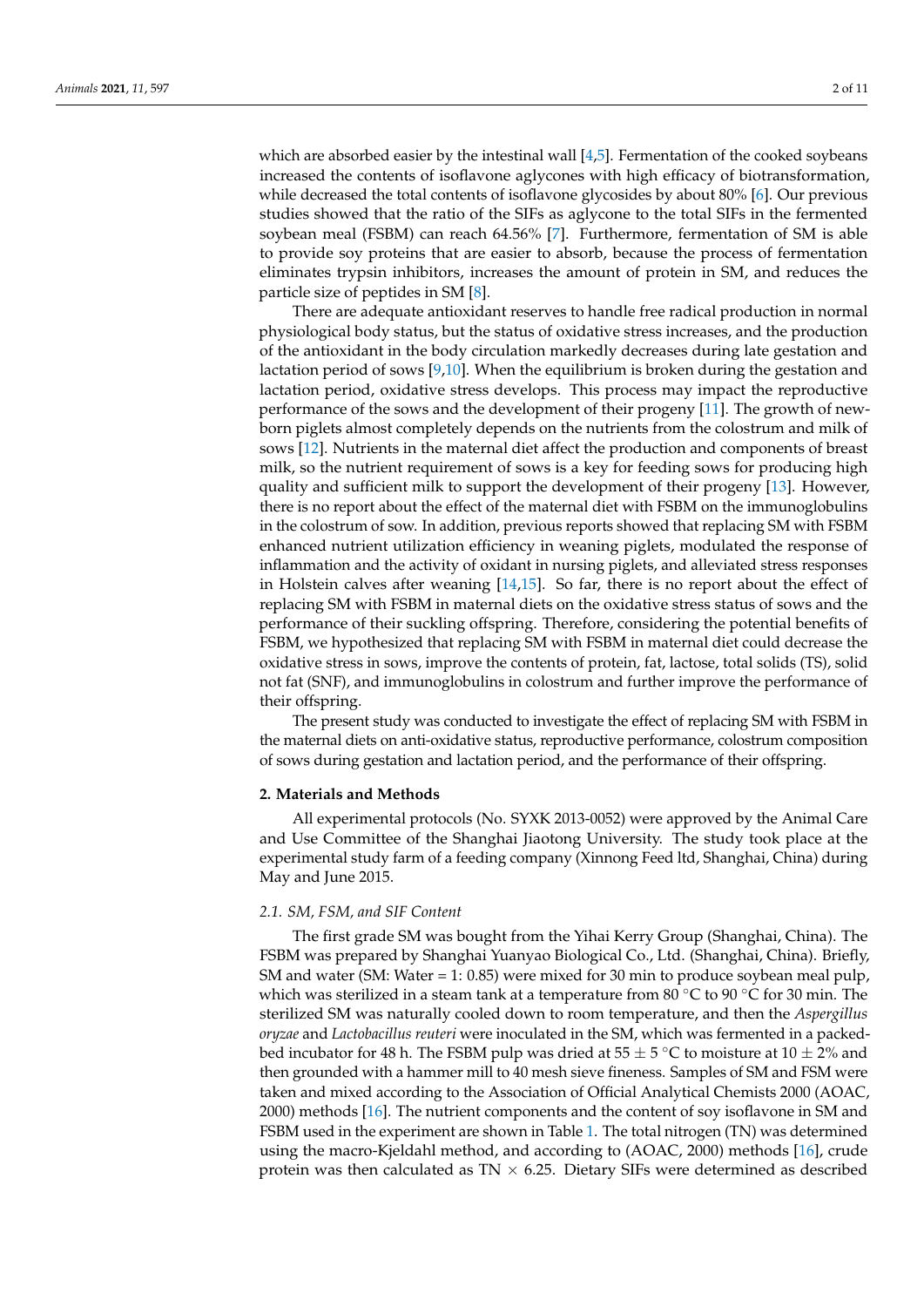by Barnes et al. [\[17\]](#page-9-14). Briefly, SIFs were extracted from soybean meal with 90% methanol solution and detected through HPLC with a 4.6 mm  $\times$  150 mm analytical column.

<span id="page-2-0"></span>**Table 1.** Crude protein and soy isoflavone content of the soybean meal (SM) and fermented soybean meal (FSBM) used in the experimental diets.

| <b>Ifems</b>                             | <b>SM</b>          | <b>FSBM</b>         | <i>v</i> Value |
|------------------------------------------|--------------------|---------------------|----------------|
| Crude protein $(\%)$                     | $44.72 \pm 1.18$   | $47.88 \pm 1.42$    | NS             |
| Isoflavone glucoside                     |                    |                     |                |
| Underivatized glucosides $(\mu g/g)$     | $575.12 \pm 17.43$ | $100.33 \pm 4.56$   | p < 0.001      |
| Acetyl glucosides conjugates $(\mu g/g)$ | $139.67 \pm 10.43$ | $22.70 + 1.38$      | p < 0.001      |
| Malonyl glucosides $(\mu g/g)$           | $872.71 \pm 4.07$  | $168.07 \pm 6.14$   | p < 0.001      |
| Isoflavone aglucone                      |                    |                     |                |
| Daidzein $(\mu g/g)$                     | $157.18 \pm 4.82$  | $392.37 \pm 15.43$  | p < 0.001      |
| Glycitin $(\mu g/g)$                     | $55.49 \pm 2.27$   | $130.34 \pm 5.27$   | p < 0.001      |
| Genistein $(\mu g/g)$                    | $155.76 \pm 10.99$ | $1210.87 \pm 34.42$ | p < 0.001      |

SM = soybean meal; FSBM = fermented soybean meal; NS = not significant. Values are means ± SEM, *n* = 4.

# *2.2. Animal and Experiment Design*

A total of 44 sows (Landrace, parity 2 to 4, average parity 3) on the 78th day of gestation were randomly selected and allotted to four dietary groups (*n* = 11 sows/group). The dietary groups included the basal diet group (control) and three treatment groups in which SM was replaced with 2%, 4%, and 6% FSBM in the basal diet (2-FSBM, 4-FSBM, 6-FSBM), respectively. The ingredients and the calculated nutrients levels in the basal diets are shown in Table [2.](#page-2-1) The standard creep feed is produced by Xinnong Feed ltd (No. JiaoCaoWang, Shanghai, China). The experimental period was from the 78th day of gestation to the 21st day of lactation. The experimental diets were formulated according to the requirements in NRC 2012 for sows [\[18\]](#page-9-15).

**Table 2.** Dietary ingredients and nutrient contents of the basal diets (as fed-basis).

<span id="page-2-1"></span>

| Ingredient                    |      | Day 78-84 of Gestation   |      |                          |                          |                          | Day 85-100 of Gestation  |      |                          |      | Day 100 of Gestation Lactation |      |
|-------------------------------|------|--------------------------|------|--------------------------|--------------------------|--------------------------|--------------------------|------|--------------------------|------|--------------------------------|------|
| Corn $(\% )$                  | 33.9 | 33.9                     | 33.9 | 33.9                     | 34.8                     | 34.8                     | 34.8                     | 34.8 | 54.0                     | 54.0 | 54.0                           | 54.0 |
| Barley $(\% )$                | 44.0 | 44.0                     | 44.0 | 44.0                     | 35.0                     | 35.0                     | 35.0                     | 35.0 | 12.3                     | 12.3 | 12.3                           | 12.3 |
| Wheat bran $(\% )$            | 5.00 | 5.00                     | 5.00 | 5.00                     | $\overline{\phantom{a}}$ | $\overline{\phantom{a}}$ | $\overline{\phantom{0}}$ |      |                          |      |                                |      |
| SM(%)                         | 13.1 | 11.1                     | 9.10 | 7.10                     | 11.2                     | 9.20                     | 7.20                     | 5.20 | 13.5                     | 11.5 | 9.50                           | 7.50 |
| FSBM $(\% )$                  |      | 2.00                     | 4.00 | 6.00                     |                          | 2.00                     | 4.00                     | 6.00 |                          | 2.00 | 4.00                           | 6.00 |
| Extruded soybean (%)          |      |                          |      | $\overline{\phantom{a}}$ | 12.0                     | 12.0                     | 12.0                     | 12.0 | 10.0                     | 10.0 | 10.0                           | 10.0 |
| NUPRO $1$ (%)                 |      |                          |      |                          |                          |                          |                          |      | 2.50                     | 2.50 | 2.50                           | 2.50 |
| Fish meal $(\% )$             |      |                          |      |                          |                          |                          |                          |      | 1.00                     | 1.00 | 1.00                           | 1.00 |
| HTL-306 <sup>1</sup> (%)      |      |                          |      | $\overline{\phantom{a}}$ | 3.00                     | 3.00                     | 3.00                     | 3.00 | 2.50                     | 2.50 | 2.50                           | 2.50 |
| L-Lysine-HCL,98% (%)          |      |                          |      |                          |                          |                          |                          |      | 0.10                     | 0.10 | 0.10                           | 0.10 |
| DL-methionine, 99% (%)        |      |                          |      |                          |                          |                          |                          |      | 0.05                     | 0.05 | 0.05                           | 0.05 |
| L-Threonine, 98.5% (%)        |      |                          |      |                          | 0.05                     | 0.05                     | 0.05                     | 0.05 | 0.05                     | 0.05 | 0.05                           | 0.05 |
| Gestation-premix $2$ (%)      | 4.00 | 4.00                     | 4.00 | 4.00                     | 4.00                     | 4.00                     | 4.00                     | 4.00 | $\overline{\phantom{a}}$ |      |                                |      |
| Lactation-premix $3$ (%)      |      | $\overline{\phantom{a}}$ |      |                          |                          |                          | $\overline{\phantom{a}}$ |      | 4.00                     | 4.00 | 4.00                           | 4.00 |
| Total $(\%)$                  | 100  | 100                      | 100  | 100                      | 100                      | 100                      | 100                      | 100  | 100                      | 100  | 100                            | 100  |
| Calculated nutrients levels   |      |                          |      |                          |                          |                          |                          |      |                          |      |                                |      |
| Metabolizable energy, kcal/kg | 3029 | 3032                     | 3035 | 3038                     | 3208                     | 3211                     | 3214                     | 3217 | 3306                     | 3309 | 3312                           | 3315 |
| Crude protein, %              | 14.2 | 14.3                     | 14.4 | 14.5                     | 15.9                     | 16.0                     | 16.1                     | 16.2 | 16.7                     | 16.8 | 16.9                           | 17.0 |
| Ether extract,%               | 2.49 | 2.46                     | 2.42 | 2.39                     | 7.30                     | 7.26                     | 7.23                     | 7.19 | 6.97                     | 6.84 | 6.81                           | 6.77 |
| Crude fiber,%                 | 3.99 | 3.88                     | 3.78 | 3.67                     | 3.75                     | 3.65                     | 3.54                     | 3.44 | 3.17                     | 3.06 | 2.96                           | 2.85 |
| Lysine, %                     | 0.65 | 0.66                     | 0.66 | 0.66                     | 0.80                     | 0.80                     | 0.80                     | 0.80 | 1.08                     | 1.08 | 1.08                           | 1.08 |
| Total calcium, %              | 0.88 | 0.88                     | 0.88 | 0.88                     | 0.90                     | 0.90                     | 0.90                     | 0.90 | 0.96                     | 0.96 | 0.96                           | 0.96 |
| Total phosphorus, %           | 0.54 | 0.55                     | 0.55 | 0.55                     | 0.52                     | 0.53                     | 0.53                     | 0.54 | 0.52                     | 0.52 | 0.53                           | 0.53 |

<sup>1</sup> HTL-306: fat powder, purchase from Berg + Schmidt, Hamburg, Germany; NUPRO: yeast extract, purchase from Alltech Biological Products CO., LTD. (Beijing, China). <sup>2</sup> Gestation-premix provided per kilogram of diets: vitamin A, 10450 IU; vitamin E, 60 IU; vitamin K3, 5.5 IU; vitamin B1, 2.0 mg; vitamin B2, 6.0 mg; vitamin B6, 3.0 mg; vitamin B12, 25 µg; folate, 1.5 mg; biotin, 250 µg; pantothenic acid, 25.2 mg; niacin, 35.4 mg; choline, 400 mg; Ca, 6.61 g; P, 2.34 g; Cu, 35 mg; Fe, 200 mg; Mn, 30.5 mg, Zn, 150 mg; Cr, 0.15 mg; Se, 0.30 mg; I, 0.6 mg. <sup>3</sup> Lactation-premix provided per kilogram of diets: Lys, 0.78 g; vitamin A, 6890 IU; vitamin D3, 2950 IU; vitamin E, 60 IU; vitamin K3, 6.0 IU; vitamin B1, 2.0 mg; vitamin B2, 6.0 mg; vitamin B6, 3.0 mg; vitamin B12, 25 µg; folate, 1.5 mg; biotin, 300 µg; pantothenic acid, 25.2 mg; niacin, 35.4 mg; choline, 400 mg; Ca, 7.94 g; P, 2.16 g; Cu, 35 mg; Fe, 250 mg; Mn, 30.5 mg, Zn, 150 mg; Cr, 0.15 mg; Se, 0.30 mg; I, 0.6 mg.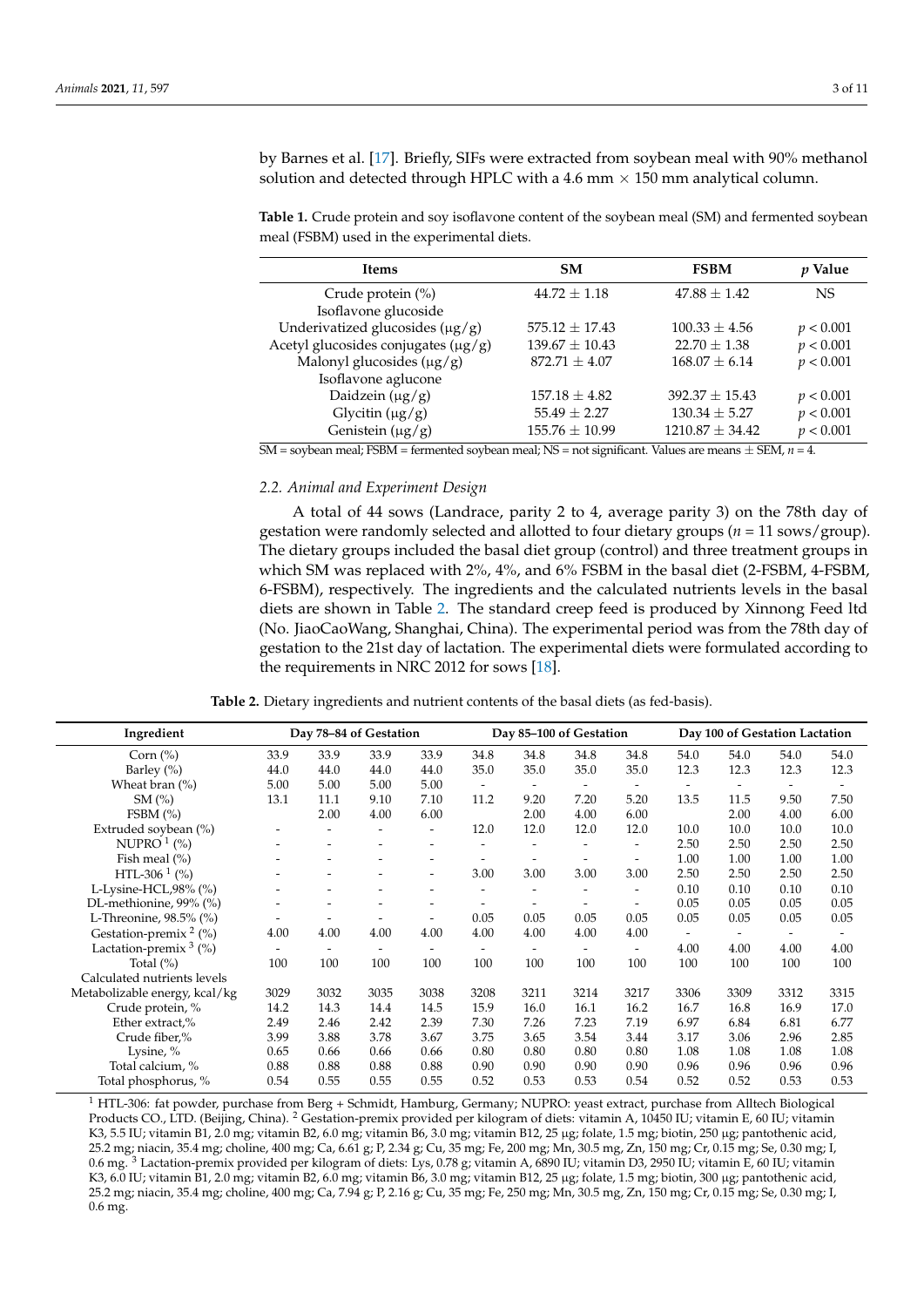# *2.3. Feeding and Management*

All sows at the same round were individually reared in gestational crates in one hog house. On the 110th day of gestation, each sow was transferred to a farrowing crate in two adjacent farrowing rooms. One farrowing room had five replicates of each treatment, and the other farrowing room had six replicates of each treatment. The temperature of the farrowing room ranged from 26  $°C$  to 29  $°C$ . The gestational sows were fed with a 3.0 kg diet per day (supplied two times at 03:30 and 13:30) from the 78th day of gestation to the 110th day of gestation. From the 110th day of gestation to the farrowing day, feed allowance was decreased by 500 g per day until no feed was supplied on the farrowing day. On the second day after farrowing, sows were supplied diet three times per day (06:00, 13:00, and 18:00) with 750 g per day initially, and diet was then increased gradually by 750 g per day until reaching *ad libitum*. Sows had free access to water during the whole experimental period.

All suckling piglets were housed in the corresponding farrowing unit (2.23 m  $\times$  2.2 m) with an incubator and heat lamp for piglets from the farrowing day to the weaning day. The room temperature of farrowing units was approximately 26–29  $°C$ . At parturition, the data of litter size and the weight of each new-born piglet were recorded immediately. During 48 h post-farrowing, the litter size was equalized to achieve 10–13 pigs by means of cross-fostering within the same treatment group according to the number of effective nipples in each sow. In addition, the uniformity was adjusted in each litter in the same treatment in order to avoid the relatively small size newborn piglet not getting enough milk before weaning. Piglets per litter were supplied the standard creep feed of 500 g per day (13:00 and 18:00) from the 14th day to the 21st day after birth. Piglets freely had access to water. The litter weight and the litter size were recorded on the 14th day and the 21st day after birth. The piglets were weaned on the 21st day after birth.

#### *2.4. Sample Collection*

The farrowing process was monitored for sample labeling, data recording, and sample collection. The reproductive performance of sows was evaluated based on the litter size, alive litter size, and litter birth weight of their offspring (before suckling). The survival rate of each litter was recorded at birth. On the 14th day and the 21st day of lactation, nursing piglets were weighed individually. Six sows were randomly selected from each group on the farrowing day and the 17th day of lactation. The blood samples of sows were taken from the vena cava anterior and kept in heparinized tubes. All of the blood samples were centrifuged at  $3000 \times g$  for 15 min, and then the upper serum was collected into 2.0 mL Eppendorf tubes (500 Eppendorf Tubes PCR clean, No,0030123.344, Eppendorf AG, Hamburg, Germany) and stored at −20 °C for further analysis. The colostrum of the same selected sows was obtained (without exogenous oxytocin) within 3 h after the first piglet delivery from the four thoracic pairs of functional mammary glands. Briefly, piglets were separated from their dams for 60 min initially, and the four thoracic pairs of functional mammary glands were milked manually to collect colostrum samples. Approximately 40 mL of colostrum was collected and then separated into two tubes. The colostrum was centrifuged at  $4000 \times g$  at  $4 °C$  for 30 min. The upper fat was removed by using a pipette. The whey of colostrum was collected and then was frozen at  $-20^{\circ}$ C.

#### *2.5. Serum Anti-Oxidative Analysis*

The activities of glutathione peroxidase (GSH-Px) (Cat No. A005-1-2) and superoxide dismutase (SOD) (Cat No. A001-1-2), and the levels of malondialdehyde (MDA) (Cat No. A003-1-2) and inhibition of hydroxyl ion (OH−) (Cat No. A018-1-1) in serum were measured according to the instructions of the respective commercial kits (Nanjing Jiancheng Bioengineering Institute, Nanjing, China).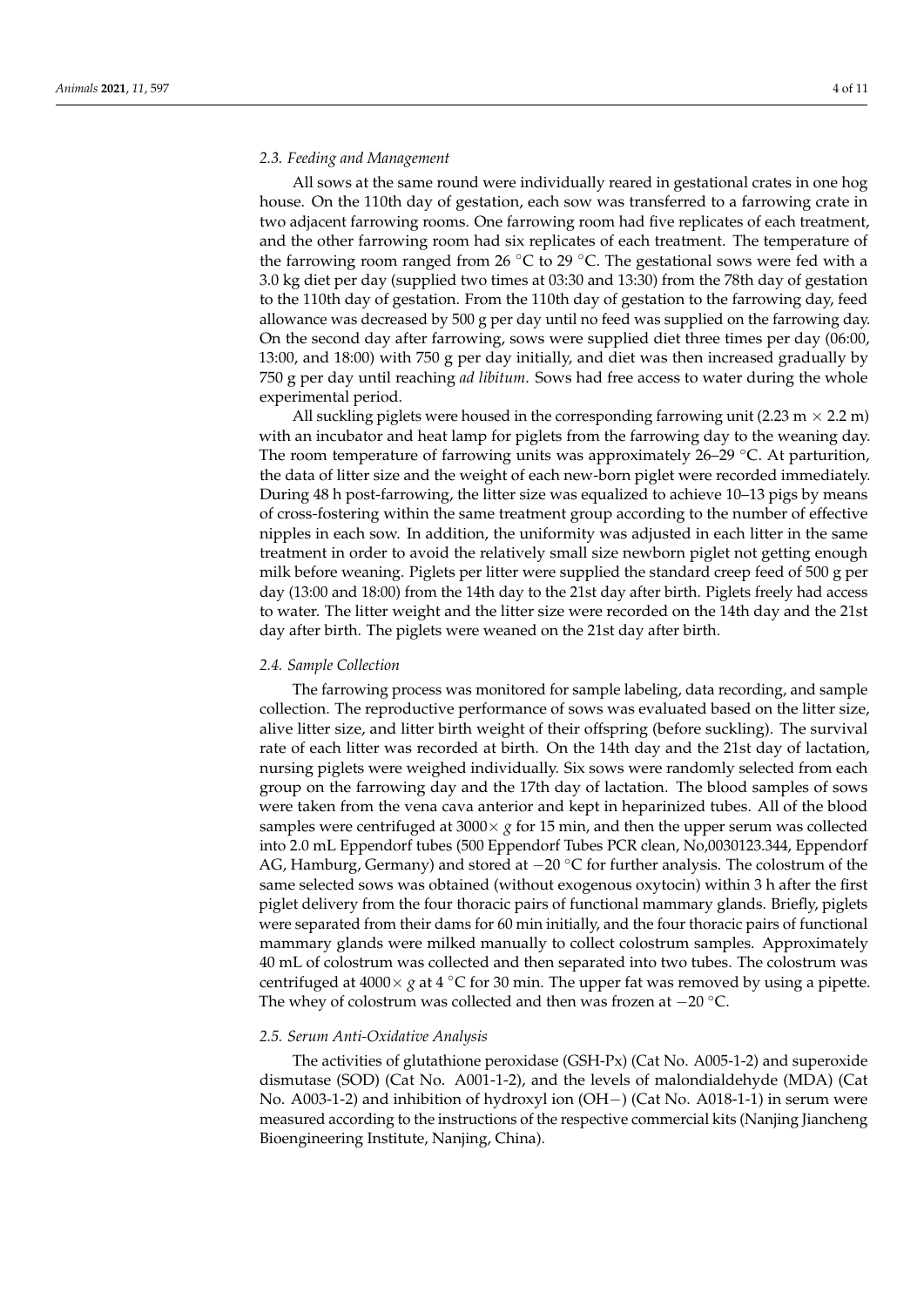# *2.6. Hormone and Growth Factors*

The levels of cortisol (Cat No.H094), 8-iso-prostaglandinF2α (8-iso-PGF2α) (Cat No.H100), estrogen (Cat No.H102), prolactin (PRL) (Cat No.H095), insulin-like growth factor I (IGF-1) (Cat No.H041) and epidermal growth factor (EGF) in serum (Cat No. H031) were determined by using the porcine ELISA assay kits following the protocols of the manufacturer (Nanjing Jiancheng Bioengineering Institute, Nanjing, China). Absorbance values were determined by a microplate reader at 450 nm (Synergy 2, BioTek, Winooski, VT, USA). A four parameters logistic curve-fit was generated using ELISA Calc software v0.1 (Comple-Software. Iowa City, IA, USA). The concentrations of cortisol, 8-iso-PGF2α, estrogen, PRL, IGF-1, and EGF in serum were calculated by comparison with respective standard curves.

#### *2.7. Colostrum Composition*

The contents of protein, fat, lactose, total solids (TS), and solid not fat (SNF) in colostrum were analyzed through a fully automatic milk analyzer (Milko ScanTM FT+ Analyzer, Foss, Denmark). The contents of Immunoglobulin A (IgA) (Cat No. 42548), immunoglobulin G (IgG) (Cat No. 42547), and immunoglobulin M (IgM) (Cat No. 42546) of colostrum were analyzed using the porcine immunoglobulin ELISA assay kits following the protocols of the manufacturer (Shanghai Yuanye Bio-Technology Co., Ltd., Shanghai, China). Absorbance values were analyzed through a microplate reader (Synergy 2, BioTek, USA). The contents of IgA, IgG, and IgM in milk were calculated by comparison with their respective standard curves.

### *2.8. Statistical Analysis*

The individual sow or the litter of piglet were considered as the experimental unit. All variables were tested for normal distribution by Shapiro–Wilk test. The data about blood variance were analyzed by one-way analysis of variance (ANOVA) and multiple comparisons based on the method of Liu et.al (2014) [\[19\]](#page-9-16). All the other values in the study were presented as mean  $\pm$  SEM, and differences among the groups were analyzed by using one-way ANOVA multiple comparisons with LSD post hoc test. A *p*-value less than 0.05 was considered to be statistically significant. All data were analyzed by the software SPSS 17.0 (2012, IBM-SPSS Inc., Chicago, IL, USA).

#### **3. Results**

# *3.1. Performance of Sows and Piglets*

The average weight of piglets was increased in the FSBM groups in comparison with that in the control on the 14th day and the 21st day after birth  $(p < 0.05)$  (Table [3\)](#page-5-0). The average weight per weaned piglets was increased in the 4-FSBM groups in comparison with that in the control ( $p < 0.05$ ). Replacing SM with FSBM in the maternal diet had no effect on the litter size, alive litter size, the survival rate at birth, litter weight at birth, and the birth weight of piglet ( $p > 0.05$ ). On the 14th day after birth, the weight of litter was heavier in the 4-FSBM and 6-FSBM groups than that of the control (*p* < 0.05), and replacing SM with FSBM in the maternal diet improved the weight of litter in the 2-FSBM, 4-FSBM, and 6-FSBM groups (*p* < 0.001). On the 21st day after birth, the weight of litter was heavier in the 4-FSBM group than that in the control ( $p < 0.05$ ).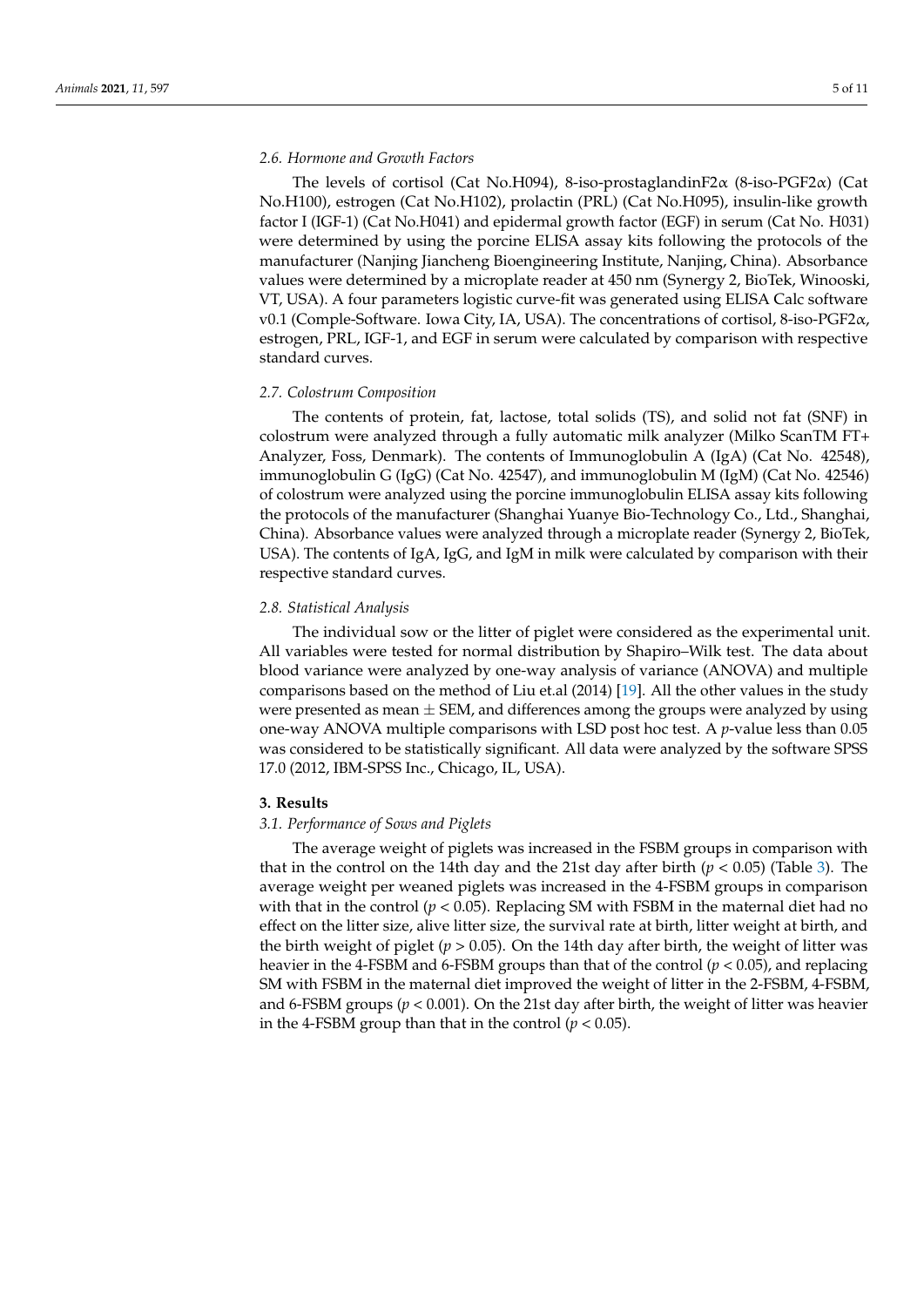| <b>Items</b>                               | Control                       | $2-FSBM$                        | 4-FSBM                        | 6-FSBM                          |
|--------------------------------------------|-------------------------------|---------------------------------|-------------------------------|---------------------------------|
| Litter size                                | $12.00 \pm 0.98$              | $11.55 \pm 0.87$                | $12.64 \pm 0.77$              | $11.09 \pm 0.71$                |
| Alive litter size                          | $11.27 \pm 0.83$              | $10.82 \pm 0.72$                | $12.00 \pm 0.79$              | $10.45 \pm 0.64$                |
| Survival rate at birth                     | $0.95 \pm 0.01$               | $0.94 \pm 0.02$                 | $0.95 \pm 0.02$               | $0.95 \pm 0.02$                 |
| The number of weaned<br>piglets per litter | $10.91 \pm 0.39$              | $10.45 \pm 0.51$                | $10.18 \pm 0.18$              | $10.18 \pm 0.54$                |
| Average daily gain per<br>litter $(kg)$    | $1.58 \pm 0.19$ <sup>a</sup>  | $1.91 \pm 0.13$ <sup>a</sup>    | $2.04 + 0.16^{b}$             | $1.93 \pm 0.17$ <sup>a</sup>    |
| Weight/litter (kg)                         |                               |                                 |                               |                                 |
| Birth                                      | $16.98 \pm 0.77$              | $16.76 \pm 0.94$                | $18.06 \pm 0.85$              | $16.17 \pm 1.74$                |
| 14 day old                                 | $34.78 \pm 2.22$ <sup>a</sup> | $40.43 \pm 2.23$ <sup>a,b</sup> | $44.18 \pm 1.37$ <sup>b</sup> | $41.96 \pm 2.87$ <sup>b</sup>   |
| 21 day old                                 | 50.15 $\pm$ 3.95 $^{a}$       | $57.01 + 2.90$ <sup>a,b</sup>   | $60.95 + 1.91$ <sup>b</sup>   | $56.78 \pm 3.59$ <sup>a,b</sup> |
| Weight/piglets, kg                         |                               |                                 |                               |                                 |
| Birth                                      | $1.57 \pm 0.11$               | $1.58 \pm 0.88$                 | $1.54 \pm 0.07$               | $1.55 \pm 0.11$                 |
| 14 day old                                 | $3.17 \pm 0.13$ <sup>a</sup>  | $3.91 \pm 0.20^{\mathrm{b}}$    | $4.37 \pm 0.19^{\mathrm{b}}$  | $4.16 \pm 0.25^{\text{ b}}$     |
| 21 day old                                 | $4.57 \pm 0.30$ <sup>a</sup>  | $5.53 + 0.29$ <sup>b</sup>      | $6.03 \pm 0.28$ <sup>b</sup>  | $5.65 \pm 0.34^{\mathrm{b}}$    |

<span id="page-5-0"></span>**Table 3.** The performance of sows and their litter in different dietary groups.

Control = soybean meal-based diet (*n* = 11); 2-FSBM = soybean meal-based diet replaced soybean meal with  $2\%$  FSBM  $(n = 11)$ ; 4-FSBM = soybean meal-based diet replaced soybean meal with  $4\%$  FSBM (*n* = 11); 6-FSBM = soybean meal-based diet replaced soybean meal with 6% FSBM (*n* = 11). a,b Mean values within a row with unlike superscript letters differ significantly  $(p < 0.05)$ .

# *3.2. Serum Oxidative Stress Status in Sows*

Replacing SM with FSBM in the maternal diet decreased the levels of MDA, cortisol, and 8-iso-PGF2 $\alpha$  in the serum of sows (Table [4\)](#page-5-1). The inhibition of OH− in the serum of sows was increased on the farrowing day in the 6-FSBM group (*p* < 0.05). The activity of GSH-Px in the serum of sows was higher in the 2-FSBM group than that in the other groups on the farrowing day and the 17th day of lactation ( $p < 0.05$ ), and the activity of SOD in the serum of sows was higher in the 4-FSBM group than that in the control  $(p < 0.05)$ . The levels of cortisol and 8-iso-PGF2 $\alpha$  in the serum of sows were lower in both 4-FSBM and 6-FSBM groups than those in the control on the 17th day of lactation ( $p < 0.05$ ).

<span id="page-5-1"></span>**Table 4.** The oxidative stress status in the serum of sows in different dietary groups.

| Items                                    | Control                          | 2-FSBM                         | 4-FSBM                           | 6-FSBM                          |  |  |  |  |
|------------------------------------------|----------------------------------|--------------------------------|----------------------------------|---------------------------------|--|--|--|--|
|                                          | The 1st day of lactation         |                                |                                  |                                 |  |  |  |  |
| GSH-Px <sup>1</sup> ( $U/mL$ )           | 357.61 $\pm$ 10.9 1 <sup>a</sup> | $426.18 \pm 13.19$<br>b        | 373.68 $\pm$ 17.04 <sup>a</sup>  | $374.74 \pm 17.04$<br>a         |  |  |  |  |
| $SOD2$ (U/mL)                            | $49.14 \pm 0.65$                 | $48.26 \pm 2.36$               | $50.35 \pm 1.23$                 | $48.89 \pm 0.85$                |  |  |  |  |
| $MDA3$ (nmol/mL)                         | $9.89 \pm 0.44$ <sup>a</sup>     | $6.25 \pm 0.29$ b              | $6.44 \pm 0.42$ <sup>b</sup>     | $6.94 \pm 0.71$ <sup>b</sup>    |  |  |  |  |
| inhibition of $OH-$ <sup>4</sup> (U/mL)  | $213.06 \pm 5.26$ <sup>a</sup>   | $214.12 \pm 4.29$ <sup>a</sup> | $222.66 \pm 3.80$ <sup>a,b</sup> | $231.69 \pm 4.10^{\mathrm{b}}$  |  |  |  |  |
| 8-ISO-PGF2 $\alpha$ <sup>5</sup> (pg/mL) | $92.07 \pm 2.17$ <sup>a</sup>    | $85.00 \pm 1.27$ b             | $82.61 \pm 2.00^{\mathrm{b}}$    | $86.19 \pm 1.10^{\mathrm{b}}$   |  |  |  |  |
| The 17th day of lactation                |                                  |                                |                                  |                                 |  |  |  |  |
| GSH-Px <sup>1</sup> (U/mL)               | $428.28 \pm 19.00$ <sup>a</sup>  | $479.02 + 17.2^{\mathrm{b}}$   | $449.68 \pm 12.67$<br>a.b        | $443.12 \pm 9.28$<br>a,b        |  |  |  |  |
| $SOD2$ (U/mL)                            | $41.95 \pm 2.89$ <sup>a</sup>    | $45.78 + 1.45$ <sup>a,b</sup>  | $49.22 + 1.11^{b}$               | $45.35 \pm 1.48$ <sup>a,b</sup> |  |  |  |  |
| $MDA3$ (nmol/mL)                         | $7.52 \pm 0.15$ <sup>a</sup>     | $4.02 \pm 0.46^{\mathrm{b}}$   | $4.66 \pm 0.28$ <sup>b</sup>     | $6.37 \pm 0.34$ c               |  |  |  |  |
| inhibition of $OH-$ <sup>4</sup> (U/mL)  | $160.77 \pm 4.10^{\text{ a}}$    | $163.60 \pm 3.03$<br>a,b       | $174.15 \pm 3.72$ <sup>b</sup>   | $205.76 \pm 3.45$ c             |  |  |  |  |
| 8-ISO-PGF2 $\alpha$ <sup>5</sup> (pg/mL) | $103.36 \pm 3.88$ <sup>a</sup>   | $100.15 \pm 4.00^{\text{ a}}$  | $41.91 \pm 2.57$ <sup>b</sup>    | 72.64 $\pm$ 1.83 $^{\circ}$     |  |  |  |  |

Control = soybean meal-based diet (*n* = 6); 2-FSBM = soybean meal-based diet replaced soybean meal with 2% FSBM (*n* = 6); 4-FSBM = soybean meal-based diet replaced soybean meal with 4% FSBM (*n* = 6); 6-FSBM = soybean meal-based diet replaced soybean meal with 6% FSBM (*n* = 6). <sup>1</sup> GSH-Px = glutathione peroxidase; <sup>2</sup> SOD = superoxide dismutase; <sup>3</sup> MDA = malondialdehyde; <sup>4</sup> OH – = hydroxyl ion; <sup>5</sup> 8-ISO-PGF2 $\alpha$ =8-isoprostaglandin F2α; <sup>a,b,c</sup> Mean values within a row with unlike superscript letters differ significantly (*p* < 0.05).

#### *3.3. Serum Hormone and Growth Factors in Sows*

Compared with the control group, the level of estrogen in the serum of sows was increased in the 6-FSBM group on the farrowing day ( $p < 0.05$ ) (Table [5\)](#page-6-0). On the 17th day of lactation, replacing SM with 2% FSBM or 6% FSBM increased the level of estrogen in the serum of sows ( $p < 0.05$ ) (Table [5\)](#page-6-0). In addition, the level of PRL in the serum of sows was lower in the 4-FSBM group than that in the other groups (*p* < 0.05).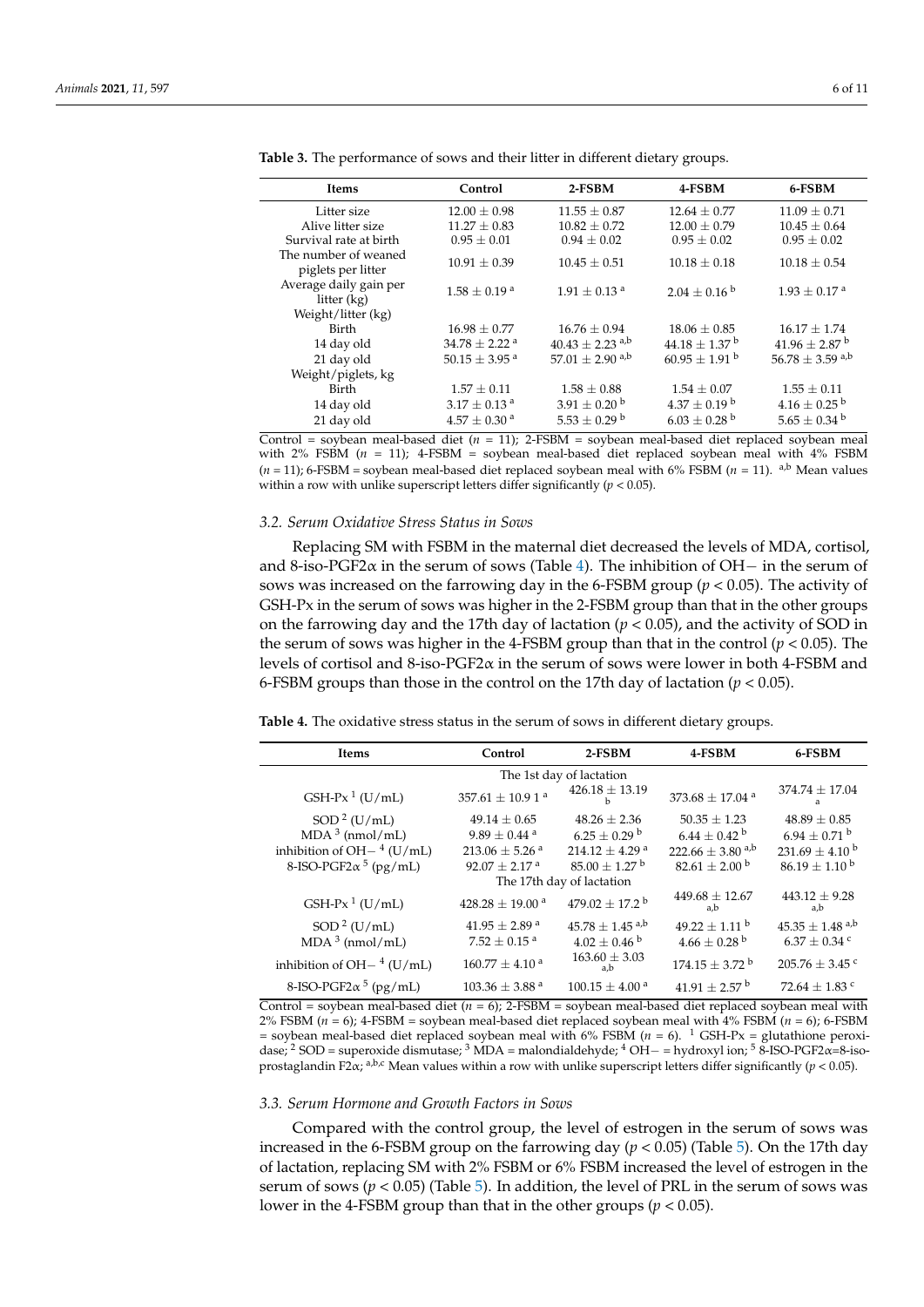| Items                          | Control                        | 2-FSBM                          | 4-FSBM                          | 6-FSBM                         |  |  |  |  |
|--------------------------------|--------------------------------|---------------------------------|---------------------------------|--------------------------------|--|--|--|--|
| The 1st day of lactation       |                                |                                 |                                 |                                |  |  |  |  |
| Estrogen $(pg/mL)$             | $74.96 \pm 1.87$ <sup>a</sup>  | 75.59 $\pm$ 0.32 <sup>a</sup>   | $76.27 \pm 2.77$ <sup>a</sup>   | $88.05 \pm 1.86^{\circ}$       |  |  |  |  |
| Prolactin $(ng/mL)$            | $36.37 \pm 2.54$               | $36.96 \pm 2.96$                | $39.38 \pm 1.78$                | $38.96 \pm 2.00$               |  |  |  |  |
| IGF-1 <sup>1</sup> ( $ng/mL$ ) | $5.95 \pm 0.11$                | $6.02 \pm 0.34$                 | $6.55 \pm 0.11$                 | $6.51 \pm 0.26$                |  |  |  |  |
| EGF $2$ (ng/L)                 | $204.32 \pm 9.19$ <sup>a</sup> | $199.01 \pm 5.54$ <sup>a</sup>  | $226.08 \pm 6.56^{\mathrm{b}}$  | $231.3 \pm 6.39^{\mathrm{b}}$  |  |  |  |  |
| Cortisol $(ng/mL)$             | $87.12 \pm 2.00$ <sup>a</sup>  | $80.73 \pm 1.89$ <sup>b</sup>   | $71.22 \pm 1.60$ c              | $75.86 \pm 2.64$ b,c           |  |  |  |  |
| The 17th day of lactation      |                                |                                 |                                 |                                |  |  |  |  |
| Estrogen (pg/mL)               | $69.65 \pm 1.94$ <sup>a</sup>  | $76.50 \pm 1.81$ b,c            | $71.61 \pm 2.73$ <sup>a,b</sup> | 79.18 $\pm$ 1.78 °             |  |  |  |  |
| Prolactin $(ng/mL)$            | $48.41 \pm 2.19$ <sup>a</sup>  | $51.02 \pm 2.47$ <sup>a</sup>   | $40.79 \pm 3.06^{\mathrm{b}}$   | $51.01 \pm 2.31$ <sup>a</sup>  |  |  |  |  |
| IGF-1 <sup>1</sup> ( $ng/mL$ ) | $6.33 \pm 0.145$ <sup>a</sup>  | $6.49 \pm 0.18$ <sup>a,b</sup>  | $6.95 \pm 0.18$ b,c             | $7.05 \pm 0.19$ c              |  |  |  |  |
| EGF $2$ (ng/L)                 | $225.37 \pm 9.27$ <sup>a</sup> | $214.95 \pm 13.37$ <sup>a</sup> | $243.51 \pm 11.82$<br>a,b       | $269.85 \pm 5.61$ <sup>b</sup> |  |  |  |  |
| Cortisol $(ng/mL)$             | 75.96 $\pm$ 0.50 $^{a}$        | $74.66 \pm 1.14$ <sup>a</sup>   | $66.76 \pm 1.24$ <sup>b</sup>   | $70.45 \pm 1.73$ c             |  |  |  |  |

<span id="page-6-0"></span>

| <b>Table 5.</b> The levels of estrogen, prolactin, IGF-1, and EGF in the serum of sows. |
|-----------------------------------------------------------------------------------------|
|-----------------------------------------------------------------------------------------|

 $a,b,c$  Mean values within a row with unlike superscript letters differ significantly ( $p < 0.05$ ). Control = soybean meal-based diet (*n* = 6); 2-FSBM = soybean meal-based diet replaced soybean meal with 2% FSBM (*n* = 6); 4-FSBM = soybean meal-based diet replaced soybean meal with 4% FSBM (*n* = 6); 6-FSBM = soybean meal-based diet replaced soybean meal with  $6\%$  FSBM ( $n = 6$ ).<sup>1</sup> IGF-1 = insulin-like growth factor; <sup>2</sup> EGF = epidermal growth factor. Composition of Colostrum.

The level of EGF in the serum of sows was higher in the 4-FSBM and 6-FSBM groups than that in the control on the farrowing day  $(p < 0.05)$  $(p < 0.05)$  (Table 5). On the 17th day of lactation, the level of IGF-1 in the serum of sows was greater in the 4-FSBM and 6-FSBM groups than that in the control  $(p < 0.05)$ ; the level of EGF in the serum of sows was greater in the 6-FSBM group than that in the control  $(p < 0.05)$ .

#### *3.4. Composition of Colostrum*

Replacing SM with FSBM in the maternal diet increased the proportion of the protein and TS in the colostrum ( $p < 0.05$ ) (Table [6\)](#page-6-1). The proportions of the protein and TS in the colostrum from the 4-FSBM and 6-FSBM groups were higher than those from the control group  $(p < 0.05)$ , while the proportions of the protein and TS in the colostrum among the FSBM treatment group were not different (*p* > 0.05). The proportions of SNF and the content of IgG in the colostrum from the 4-FSBM group were higher than those from the control group ( $p < 0.05$ ), while SNF and the content of IgG in the colostrum among the FSBM treatment group were not different (*p* > 0.05).

<span id="page-6-1"></span>**Table 6.** The composition and immunoglobulin levels of colostrum from different dietary groups.

| Items                    | Control                       | 2-FSBM                          | 4-FSBM                        | 6-FSBM                          |
|--------------------------|-------------------------------|---------------------------------|-------------------------------|---------------------------------|
| Fat $(\%)$               | $3.90 \pm 0.13$               | $4.79 \pm 0.40$                 | $4.50 \pm 0.99$               | $4.73 \pm 0.37$                 |
| Protein $(\% )$          | $13.56 \pm 0.66$ <sup>a</sup> | $15.08 \pm 0.53$ <sup>a,b</sup> | $16.76 \pm 0.83$ <sup>b</sup> | $17.59 \pm 1.39$ b              |
| Lactose $(\% )$          | $2.52 \pm 0.38$               | $2.74 \pm 0.10$                 | $2.48 \pm 0.28$               | $2.19 \pm 0.31$                 |
| $TS^1$ (%)               | $22.49 \pm 0.70$ <sup>a</sup> | $25.39 \pm 0.85$ <sup>a,b</sup> | $26.67 + 1.23^{b}$            | $27.7 \pm 1.31$ <sup>b</sup>    |
| SNF <sup>2</sup> (%)     | $17.73 \pm 0.78$ <sup>a</sup> | $21.30 \pm 1.59$ <sup>a,b</sup> | $22.48 \pm 1.30^{\mathrm{b}}$ | $21.82 \pm 1.26$ <sup>a,b</sup> |
| IgA $3 \mu g /$ mL)      | $3.33 \pm 0.15$               | $3.36 \pm 0.18$                 | $3.67 \pm 0.15$               | $3.74 \pm 0.16$                 |
| IgG <sup>3</sup> (mg/mL) | $2.09 \pm 0.03$ <sup>a</sup>  | $2.19 \pm 0.06$ <sup>a</sup>    | $2.45 \pm 0.12$ <sup>b</sup>  | $2.30 \pm 0.08$ <sup>a,b</sup>  |
| IgM $3 \, (\mu g/mL)$    | $13.45 + 0.35$                | $14.06 + 0.40$                  | $14.17 + 0.28$                | $14.03 + 0.34$                  |

Control = soybean meal-based diet  $(n = 6)$ ; 2-FSBM = soybean meal-based diet replaced soybean meal with 2% FSBM (*n* = 6); 4-FSBM = soybean meal-based diet replaced soybean meal with 4% FSBM (*n* = 6); 6-FSBM = soybean meal-based diet replaced soybean meal with 6% FSBM ( $n = 6$ ). <sup>1</sup> TS = total slid; <sup>2</sup> SNF = solid not fat;  $^3$  IgA = immunoglobulin A; IgG = immunoglobulin G; IgM = immunoglobulin M; <sup>a,b</sup> Mean values within a row with unlike superscript letters differ significantly ( $p < 0.05$ ).

# **4. Discussion**

Our results showed that fermentation increased the content of SIFs as the form of aglycones in FSBM, and consequently when fed to sows, attenuated the oxidative stress status of sows during gestation and lactation period, and improved the growth of their offspring.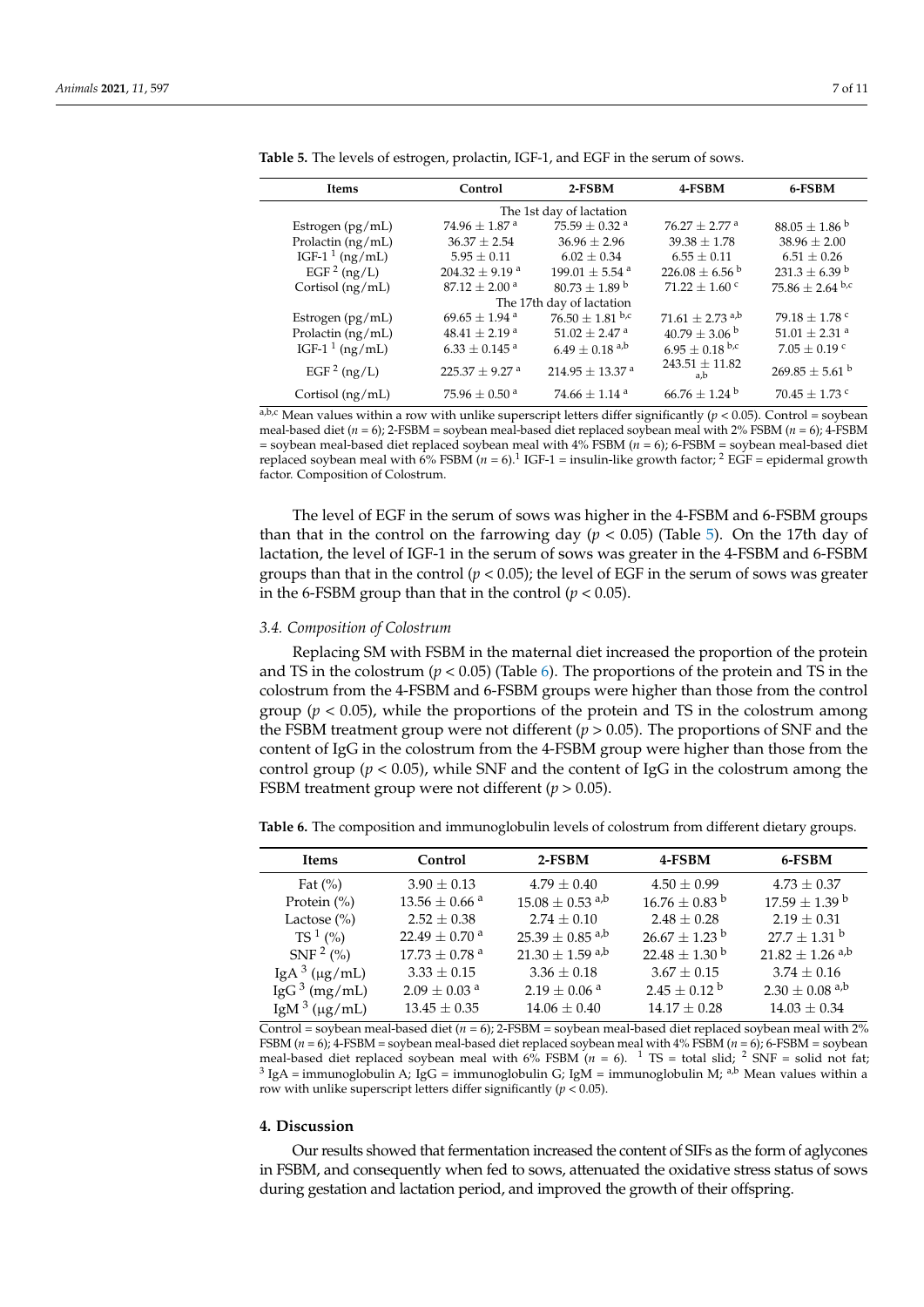Consistent with the report of Cho et al. (2011), our data showed that the content of SIFs as the form of aglycones in FSBM significantly increased after fermentation. During the fermentation process, microbial β-glucosidase plays a vital role in the increase of free isoflavone aglycones [\[6\]](#page-9-3). The absorption by the body depends on the chemical structures and metabolites of the isoflavones. It has been documented that  $\beta$ -glucosidase hydrolyzes the β-1, 6 glucosidic bonds to increase the concentration of free isoflavone aglycones, which is absorbed easier by the intestinal wall and has greater bioavailability than the glucoside forms [\[5,](#page-9-2)[20\]](#page-9-17). Considering the increased biotransformation efficacy of isoflavone aglycones, which have an effect on preventing oxidative stress in animals [\[21\]](#page-9-18), the FSBM might attenuate the oxidative stress status by increasing the content of SIFs as the form of aglycones.

In addition, our results are in accordance with a previous study, which showed that the supplementation of soybean flavonoid had no effect on the litter size, litter birth weight, and piglet birth weight [\[22\]](#page-9-19). However, a different study reported that the soy isoflavones daidzein could enhance the birth weight of male piglets [\[23\]](#page-9-20). The varying results might be related to the differences in character, source, feeding period, dose in the diet, and the development stage of the fetus.

During the late gestation and the lactation periods, the high requirement for energy and oxygen favors oxidative stress status in the maternal body because of the excessive production of ROS, such as  $O^-$ , H<sub>2</sub>O<sub>2</sub>, and OH<sup>-</sup> [\[24\]](#page-9-21). These free radicals increase oxidative stress and can produce strong damage to cell structures. In our study, we found that the inhibitory ability of OH<sup>−</sup> was significantly enhanced after replacing SM with 6% FSBM. This result suggests that FSBM might decrease the oxidative stress in the serum of sows by inhibiting the OH−. Furthermore, our results showed that the activity of GSH-Px in the serum of sows was increased in the 2-FSBM group on the farrowing day and the 17th day of lactation, and the activity of SOD in the serum of sows was increased in the 4-FSBM group on the 17th day of lactation. Similarly, on the farrowing day, compared with the control, the 6-FSBM group had a significantly increased level of estrogens in the serum of sows. The estrogen exerts antioxidant effect via unexpected regulatory roles on oxidative stress [\[25](#page-9-22)[,26\]](#page-9-23). Moreover, during the process of lipid peroxidation, oxidative stress can be caused by the production of the MDA and 8-iso-PGF2 $\alpha$ , which are the specific marker of oxidative stress [\[27](#page-9-24)[,28\]](#page-9-25). The flavonoid aglycones were more potent in their antiperoxidative action than their corresponding glycosides [\[29\]](#page-9-26). In our study, the levels of MDA and 8-iso- $PGF2\alpha$  in the serum of sows were decreased in the FSBM groups on the farrowing day and the 17th day of lactation. Similarly, the level of cortisol indicates the status of a stress response [\[30\]](#page-10-0). Our results showed that the cortisol in the serum of sows was decreased in all FSBM groups on the farrowing day and in the 4-FSBM and the 6-FSBM groups on the 17th day of lactation. These results suggest that replacing SM with FSBM in maternal diets might reduce oxidative stress status and enhance the anti-oxidative capacity of sows on the farrowing day and the 17th day of lactation via increasing the anti-oxidative products or reducing the oxidative stress products.

The breast milk components include fat, fat-soluble vitamins and minerals, immunoglobulins, and specific fatty acids [\[12\]](#page-9-9). The weight gain of piglets is closely linked to the milk components in the swine industry because of colostrum and milk supply nutrients and the immune agents for the new-born piglets [\[12,](#page-9-9)[31\]](#page-10-1). The composition of colostrum has positive impacts on the levels of antioxidants [\[32](#page-10-2)[,33\]](#page-10-3). A previous study has shown that antioxidants can increase the cysteine (Cys) and glutamine (Glu) of whey protein (WP) [\[34\]](#page-10-4). In our study, we found that the concentrations of TS, SNF, and IgG in the colostrum were significantly increased by replacing SM with 4% FSBM in the maternal diet. These results might be linked to not only the increase of the SIFs as the form of aglycones but also the decrease of oxidative stress of sows during the lactation period. The improvement of milk components could be beneficial to the growth performance of piglets.

In addition, our study about the growth performance of the piglets is consistent with the study of Kim et al., who suggested that the starter feed of calf with the FSBM enhanced the body weight gain and the feed intakes [\[15\]](#page-9-12). The reasons for the increased average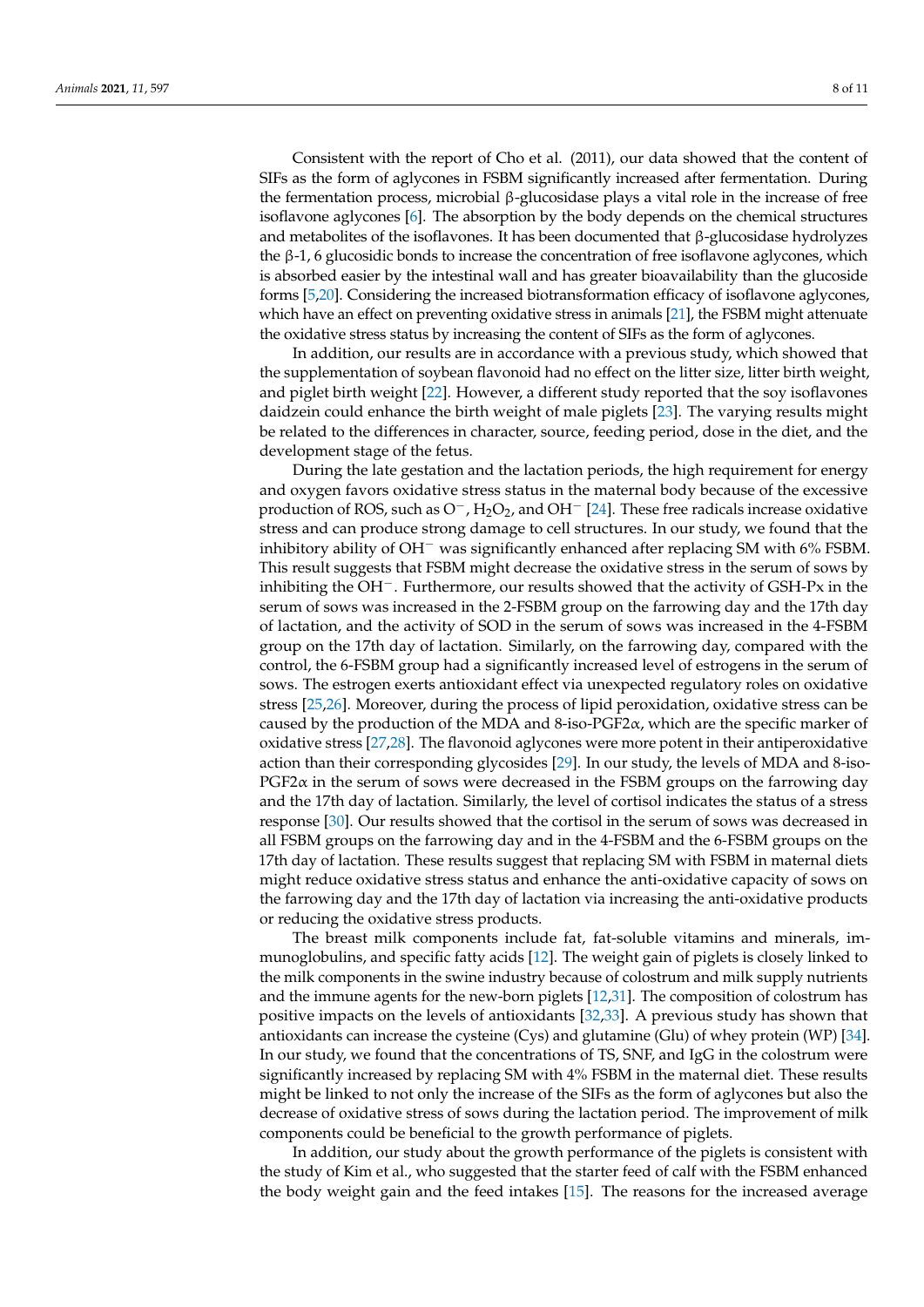daily gain of piglets might be related to the milk composition and immunoglobulin levels, which are key factors for the growth of nursing piglets [\[35,](#page-10-5)[36\]](#page-10-6). The milk production of the mammary epithelial cells was regulated by the hormones, such as PRL, IGF-1, and EGF [\[37\]](#page-10-7). The gene expression of milk proteins was regulated by EGF in the presence of PRL in ex vivo mammary gland cultures [\[38\]](#page-10-8), but the dose-response relationship between PRL and EGF in regulating the secretion of milk protein is still unclear. Interestingly, our results showed that the level of PRL in the serum of sows was decreased, but the level of EGF in the serum of sows had no significant change in the 4-FSBM group on the 17th day of lactation; the level of PRL in the serum of sows had no significant change, but the level of EGF in the serum of sows was increased in the 6-FSBM group on the 17th day of lactation. Further studies are needed to determine the levels of EGF and PRL in the mammary gland of sows and the relationship between the hormones and the milk production in the mammary gland.

EGF is beneficial in protecting neonates against pathogen infection by enhancing neonatal intestinal development [\[39](#page-10-9)[,40\]](#page-10-10). IGF-1 might be beneficial for improving neonatal tissue development [\[41\]](#page-10-11). In our study, replacing SM in the maternal diet with FSBM increased the levels of IGF-1 and EGF in the serum of lactation sows and the average weight of piglets on the 14th day and the 21st day after birth. These results suggested that replacing SM in the maternal diet with FSBM might enhance the growth and development of the suckling piglets after birth. Further studies are needed to determine the levels of EGF and IGF-1 in the milk of sows and the serum of their offspring in different lactating periods for analyzing the connection between the growth and health of the piglets and the hormones.

#### **5. Conclusions**

FSBM increased the content of SIFs in the form of aglycones, and thus, the maternal diet with FSBM attenuated the oxidative stress status in sows. Replacing SM in the maternal diet with FSBM attenuated the oxidative stress status of the gestational and lactational sows, improved the milk components, and further enhanced the average daily gain of suckling piglets after birth, but the dose-dependent effect was not observed in the study. The mechanism of the fermented soybean meal to regulate oxidative stress merits further investigation.

**Author Contributions:** Conceptualization, J.X. and X.Y.; methodology, W.L. and X.Y.; software, X.Y. and W.L.; validation, J.X.; formal analysis, X.Y. and W.L.; investigation, J.C.; resources, Y.M.; data curation, W.L.; writing—original draft preparation, X.Y.; writing—review and editing, W.L. and J.Y.; supervision, J.Z. and W.X.; project administration, X.Y. and J.X.; funding acquisition, J.X. and J.C. All authors have read and agreed to the published version of the manuscript.

**Funding:** This work was supported by the National Key R&D Program of China (2018YFD0500600) and innovation and entrepreneurship leading talent project of Suqian City of Jiangsu Province.

**Institutional Review Board Statement:** The study was conducted according to the guidelines of the Animal Care and Use Committee of the Shanghai Jiaotong University and approved by the Animal Care and Use Committee of the Shanghai Jiaotong University Institutional Review Board (No. SYXK 2013-0052).

**Informed Consent Statement:** Not applicable.

**Data Availability Statement:** The data used to support the findings of this study are included within the article file.

**Acknowledgments:** We thank Xinnong Feed Co. Ltd. for providing the facilities for the feeding experiment, processing the feeds, and caring for the pigs. We sincerely thank M.Y.Y for his technical help.

**Conflicts of Interest:** The authors disclose that there is no conflict of interest.

#### **References**

- <span id="page-8-0"></span>1. Punjaisee, C.; Visessanguan, W.; Punjaisee, S.; Sirilun, S. Antioxidant activities of soybean fermented with Aspergillus oryzae BCC 3088. *Chiang Mai Univ. J. Nat. Sci.* **2012**, *11*, 13–28.
- 2. Lee, J.; Renita, M.; Fioritto, R.J.; St Martin, S.K.; Schwartz, S.J.; Vodovotz, Y. Isoflavone characterization and antioxidant activity of ohio soybeans. *J. Agric. Food. Chem.* **2004**, *52*, 2647–2651. [\[CrossRef\]](http://doi.org/10.1021/jf035426m) [\[PubMed\]](http://www.ncbi.nlm.nih.gov/pubmed/15113172)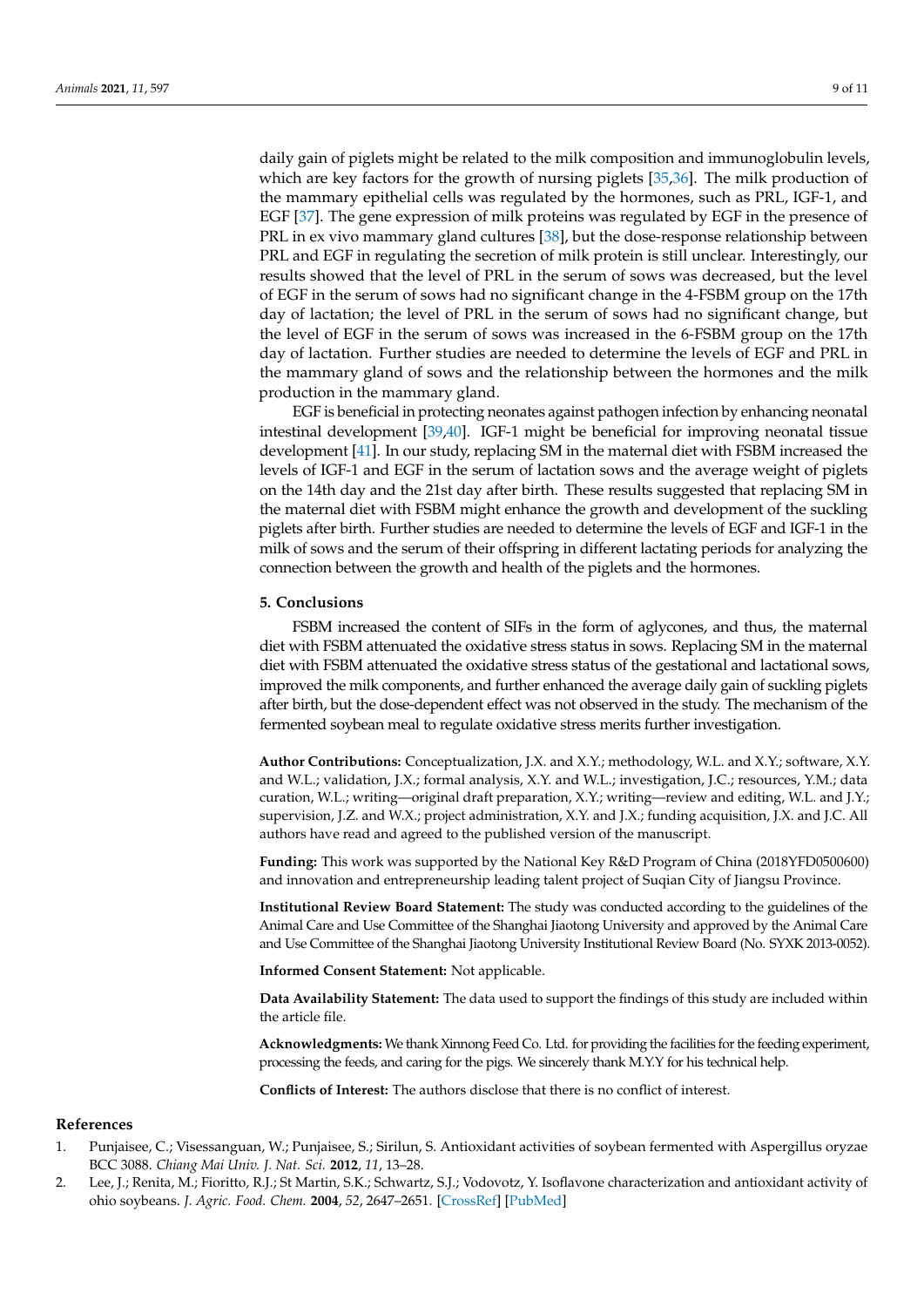- <span id="page-9-0"></span>3. Hsieh, H.M.; Wu, W.M.; Hu, M.L. Soy isoflavones attenuate oxidative stress and improve parameters related to aging and Alzheimer's disease in C57BL/6J mice treated with D-galactose. *Food Chem. Toxicol.* **2009**, *47*, 625–632. [\[CrossRef\]](http://doi.org/10.1016/j.fct.2008.12.026) [\[PubMed\]](http://www.ncbi.nlm.nih.gov/pubmed/19146912)
- <span id="page-9-1"></span>4. Wang, S.; Ding, L.; Zhou, R. Determination of Isoflavones in Soybean Meal by HPLC. *Chem. Ind. Eng. Prog.* **2005**, *24*, 196.
- <span id="page-9-2"></span>5. Kano, M.; Takayanagi, T.; Harada, K.; Sawada, S.; Ishikawa, F. Bioavailability of isoflavones after ingestion of soy beverages in healthy adults. *J. Nutr.* **2006**, *136*, 2291–2296. [\[CrossRef\]](http://doi.org/10.1093/jn/136.9.2291)
- <span id="page-9-3"></span>6. Cho, K.M.; Jin, H.L.; Han, D.Y.; Ahn, B.Y.; Kim, H.; Seo, W.T. Changes of phytochemical constituents (isoflavones, flavanols, and phenolic acids) during cheonggukjang soybeans fermentation using potential probiotics Bacillus subtilis CS90. *J. Food Compos. Anal.* **2011**, *24*, 402–410. [\[CrossRef\]](http://doi.org/10.1016/j.jfca.2010.12.015)
- <span id="page-9-4"></span>7. Yang, S.F.; Xu, J.X. Biotransformation of soybean isoflavone by microbial solid-state fermentation. *Mod. Food Sci. Technol.* **2013**, *29*, 1867–1871.
- <span id="page-9-5"></span>8. Hong, K.-J.; Lee, C.-H.; Kim, S.W. Aspergillus oryzae GB-107 fermentation improves nutritional quality of food soybeans and feed soybean meals. *J. Med. Food* **2004**, *7*, 430–435. [\[CrossRef\]](http://doi.org/10.1089/jmf.2004.7.430)
- <span id="page-9-6"></span>9. Miller, J.K.; Brzezinska-Slebodzinska, E.; Madsen, F.C. Oxidative Stress, Antioxidants, and Animal Function. *J. Dairy Sci.* **1993**, *76*, 2812–2823. [\[CrossRef\]](http://doi.org/10.3168/jds.S0022-0302(93)77620-1)
- <span id="page-9-7"></span>10. Hassaan, M.S.; Soltan, M.A.; Abdel-Moez, A.M. Nutritive value of soybean meal after solid state fermentation with Saccharomyces cerevisiae for Nile tilapia, Oreochromis niloticus. *Anim. Feed Sci. Technol.* **2015**, *201*, 89–98. [\[CrossRef\]](http://doi.org/10.1016/j.anifeedsci.2015.01.007)
- <span id="page-9-8"></span>11. Agarwal, A.; Gupta, S.; Sharma, R.K. Role of oxidative stress in female reproduction. *Reprod. Biol. Endocrinol.* **2005**, *3*, 28. [\[CrossRef\]](http://doi.org/10.1186/1477-7827-3-28) [\[PubMed\]](http://www.ncbi.nlm.nih.gov/pubmed/16018814)
- <span id="page-9-9"></span>12. Hurley, W.L. *9. Composition of Sow Colostrum and Milk*; Wageningen Academic Publishers: Wageningen, The Netherlands, 2015; pp. 193–230. [\[CrossRef\]](http://doi.org/10.3920/978-90-8686-803-2_9)
- <span id="page-9-10"></span>13. Kim, S.W. Sow Milk. *Milk Dairy Prod. Hum. Nutr.* **2013**. [\[CrossRef\]](http://doi.org/10.1002/9781118534168.ch28)
- <span id="page-9-11"></span>14. Kim, S.W.; van Heugten, E.; Ji, F.; Lee, C.H.; Mateo, R.D. Fermented soybean meal as a vegetable protein source for nursery pigs: I. Effects on growth performance of nursery pigs. *J. Anim. Sci.* **2010**, *88*, 214–224. [\[CrossRef\]](http://doi.org/10.2527/jas.2009-1993) [\[PubMed\]](http://www.ncbi.nlm.nih.gov/pubmed/19783703)
- <span id="page-9-12"></span>15. Kim, M.H.; Yun, C.H.; Lee, C.H.; Ha, J.K. The effects of fermented soybean meal on immunophysiological and stress-related parameters in Holstein calves after weaning. *J. Dairy Sci.* **2012**, *95*, 5203–5212. [\[CrossRef\]](http://doi.org/10.3168/jds.2012-5317)
- <span id="page-9-13"></span>16. Association of Official Anlytical Chemists. *Offical Methods of Analysis of the Association of Offical Analytical Chemists*, 17th ed.; Association of Official Anlytical Chemists: Washington, DC, USA, 2000.
- <span id="page-9-14"></span>17. Barnes, S.; Kirk, M.; Coward, L. Isoflavones and their conjugates in soy foods: Extraction conditions and analysis by HPLC-mass spectrometry. *J. Agric. Food. Chem.* **1994**, *42*, 2466–2474. [\[CrossRef\]](http://doi.org/10.1021/jf00047a019)
- <span id="page-9-15"></span>18. NRC. *Nutrient Requirements of Swine, 11th revised ed.*; National Academies Press: Washington, DC, USA, 2012.
- <span id="page-9-16"></span>19. Liu, S.T.; Hou, W.X.; Cheng, S.Y.; Shi, B.M.; Shan, A.S. Effects of dietary citric acid on performance, digestibility of calcium and phosphorus, milk composition and immunoglobulin in sows during late gestation and lactation. *Anim. Feed Sci. Technol.* **2014**, *191*, 67–75. [\[CrossRef\]](http://doi.org/10.1016/j.anifeedsci.2014.01.017)
- <span id="page-9-17"></span>20. Jóźwik, A.; Krzyzewski, J.; Strzałkowska, N.; Polawska, E.; Bagnicka, E.; Wierzbicka, A.; Niemczuk, K.; Lipińska, P.; Horbańczuk, J.O. Relations between the Oxidative Status, Mastitis, Milk Quality and Disorders of Reproductive Functions in Dairy Cows—A Review. *Anim. Sci. Pap. Rep.* **2012**, *30*, 297–307.
- <span id="page-9-18"></span>21. da Silva Schmitz, I.; Schaffer, L.F.; Busanello, A.; de Freitas, C.M.; Fachinetto, R.; Peroza, L.R. Isoflavones prevent oxidative stress and inhibit the activity of the enzyme monoamine oxidase in vitro. *Mol. Biol. Rep.* **2019**, *46*, 2285–2292. [\[CrossRef\]](http://doi.org/10.1007/s11033-019-04684-z)
- <span id="page-9-19"></span>22. Rehfeldt, C.; Adamovic, I.; Kuhn, G. Effects of dietary daidzein supplementation of pregnant sows on carcass and meat quality and skeletal muscle cellularity of the progeny. *Meat Sci.* **2007**, *75*, 103–111. [\[CrossRef\]](http://doi.org/10.1016/j.meatsci.2006.06.028) [\[PubMed\]](http://www.ncbi.nlm.nih.gov/pubmed/22063417)
- <span id="page-9-20"></span>23. Ren, M.Q.; Kuhn, G.; Wegner, J.; Chen, J. Isoflavones, substances with multi-biological and clinical properties. *Eur. J. Nutr.* **2001**, *40*, 135–146. [\[CrossRef\]](http://doi.org/10.1007/PL00007388) [\[PubMed\]](http://www.ncbi.nlm.nih.gov/pubmed/11905954)
- <span id="page-9-21"></span>24. Ognibene, D.T.; Carvalho, L.C.; Costa, C.A.; Rocha, A.P.; de Moura, R.S.; Castro, R.A. Role of renin-angiotensin system and oxidative status on the maternal cardiovascular regulation in spontaneously hypertensive rats. *Am. J. Hypertens.* **2012**, *25*, 498. [\[CrossRef\]](http://doi.org/10.1038/ajh.2011.253) [\[PubMed\]](http://www.ncbi.nlm.nih.gov/pubmed/22258331)
- <span id="page-9-22"></span>25. White, R.E.; Gerrity, R.; Barman, S.A.; Han, G. Estrogen and oxidative stress: A novel mechanism that may increase the risk for cardiovascular disease in women. *Steroids* **2010**, *75*, 788–793. [\[CrossRef\]](http://doi.org/10.1016/j.steroids.2009.12.007) [\[PubMed\]](http://www.ncbi.nlm.nih.gov/pubmed/20060403)
- <span id="page-9-23"></span>26. Abdelrazek, H.M.A.; Mahmoud, M.M.A.; Tag, H.M.; Greish, S.M.; Eltamany, D.A.; Soliman, M.T.A. Soy Isoflavones Ameliorate Metabolic and Immunological Alterations of Ovariectomy in Female Wistar Rats: Antioxidant and Estrogen Sparing Potential. *Oxidative Med. Cell. Longev.* **2019**, *2019*, 5713606. [\[CrossRef\]](http://doi.org/10.1155/2019/5713606) [\[PubMed\]](http://www.ncbi.nlm.nih.gov/pubmed/30733850)
- <span id="page-9-24"></span>27. Roberts, L.J.; Montine, T.J.; Markesbery, W.R.; Tapper, A.R.; Hardy, P.; Chemtob, S.; Dettbarn, W.D.; Morrow, J.D. Formation of isoprostane-like compounds (neuroprostanes) in vivo from docosahexaenoic acid. *J. Biol. Chem.* **1998**, *273*, 13605–13612. [\[CrossRef\]](http://doi.org/10.1074/jbc.273.22.13605) [\[PubMed\]](http://www.ncbi.nlm.nih.gov/pubmed/9593698)
- <span id="page-9-25"></span>28. Fujita, K.; Nishizawa, H.; Funahashi, T.; Shimomura, I.; Shimabukuro, M. Systemic oxidative stress is associated with visceral fat accumulation and the metabolic syndrome. *Circ. J.* **2006**, *70*, 1437–1442. [\[CrossRef\]](http://doi.org/10.1253/circj.70.1437)
- <span id="page-9-26"></span>29. Ratty, A.K.; Das, N.P. Effects of flavonoids on nonenzymatic lipid peroxidation: Structure-activity relationship. *Biochem. Med. Metab. Biol.* **1988**, *39*, 69–79. [\[CrossRef\]](http://doi.org/10.1016/0885-4505(88)90060-6)